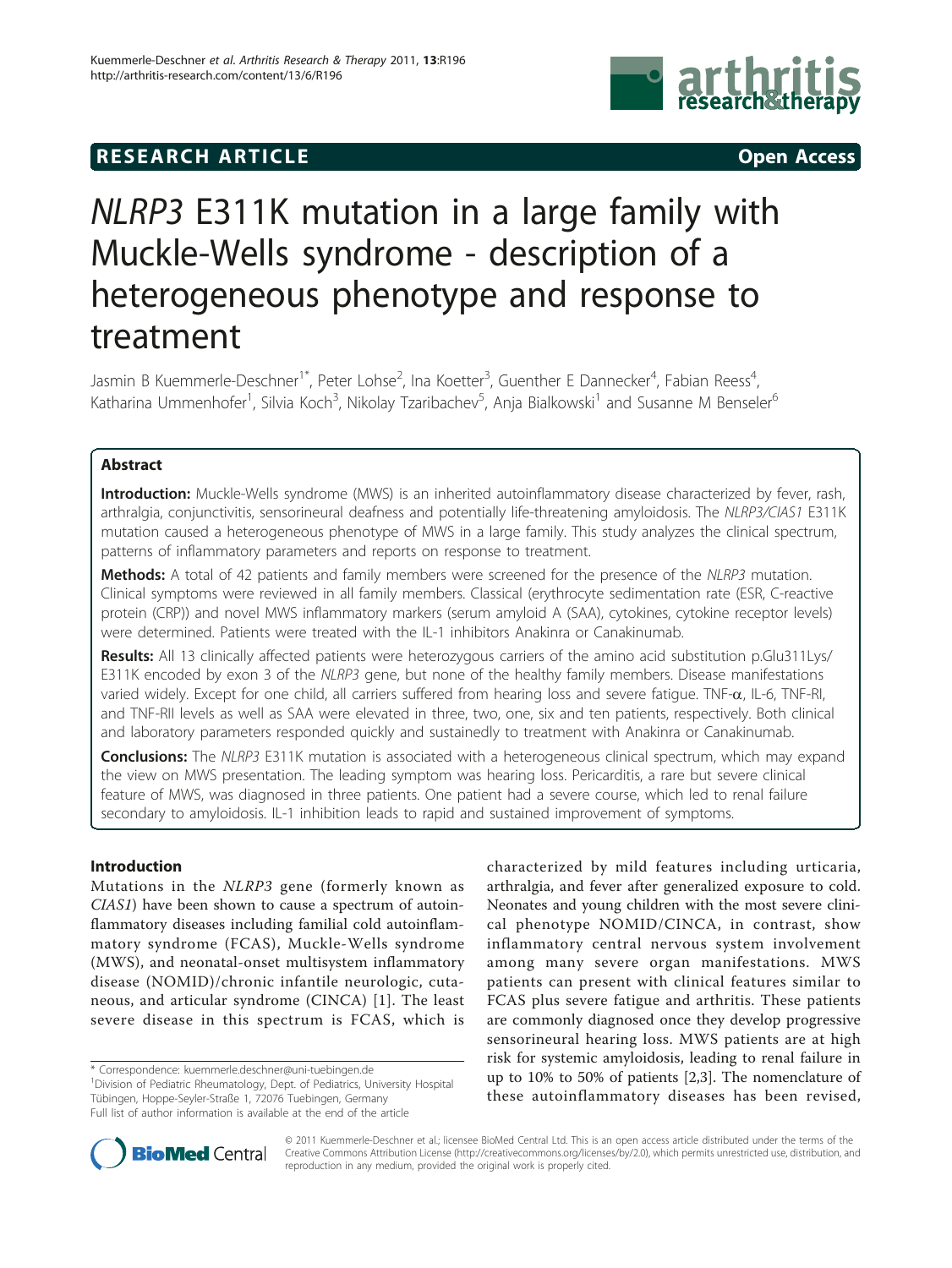summarizing the disease entities under the term CAPS (cryopyrin-associated periodic syndromes) [[4\]](#page-7-0).

Since the first report of genetic linkage between the CIAS1 gene and MWS in 1999 by Cuisset [[1\]](#page-7-0), a total of 127 sequence variants for NLRP3/CIAS1 have been identified and are registered in the INFEVERS database ([http://fmf.igh.cnrs.fr/infevers/\)](http://fmf.igh.cnrs.fr/infevers/) accessible via the World Wide Web [[5\]](#page-7-0).

NLRP3 mutations are missense mutations located mostly in exon 3 and involving the so-called NACHT domain [[6](#page-7-0)]. It is well recognized, however, that some patients with a classical phenotype of FCAS, MWS, or NOMID/CINCA may not have mutations in NLRP3, suggesting the involvement of additional genes [\[7,8](#page-7-0)]. To complicate matters even more, patients carrying the identical amino acid substitution may present with distinctly different clinical subtypes [\[6](#page-7-0)]. This strongly suggests that additional genetic and/or environmental modifying factors are required to define the clinical phenotype. This challenges the concept that these conditions are single-gene disorders.

With the advent of IL-1 inhibitors, such as Anakinra, Rilonacept and Canakinumab, successful treatment of patients with CAPS has for the first time become feasible [[9-11](#page-7-0)]. Rapid resolution of acute symptoms, inflammatory parameters, and also improvement of long-term disease sequelae have been reported [\[12](#page-7-0)[-14](#page-8-0)].

The aims of this study were: 1) to characterize the clinical phenotype in a large, 42-member family including 13 individuals carrying a NLRP3 E311K mutation; 2) to determine classical inflammatory markers and MWS biomarkers including pro-inflammatory cytokines and their receptors in all patients; and 3) to describe the response to IL-1 inhibition in this family.

## Materials and methods Index case

## A 12-year-old girl presented with a two-year history of recurrent fever episodes, arthralgia, arthritis, rash, conjunctivitis, and sensorineural hearing loss. Classical inflammatory markers including CRP and ESR were strongly elevated. The diagnosis of MWS was suspected based on the clinical presentation (in particular the sensorineural hearing loss) and the elevated inflammatory markers. Genetic testing revealed a heterozygous c.931G > A mutation in exon 3 of the NLRP3 gene on chromosome 1q44, which results in the replacement of glutamic acid (GAG) at amino acid position 311 by lysine (AAG), thereby confirming the diagnosis of MWS. Written informed consent to publish the case presentation was obtained from the index patient's parents.

## Study design

A single center cohort study of consecutive family members of the index case was conducted between March 2004 and January 2008. All MWS patients were followed according to a standardized assessment protocol in the institutional interdisciplinary Autoinflammatory Diseases Clinic led by experienced pediatric and adult rheumatologists (JKD, IK). Written informed consent was obtained from all family members and the study was approved by the Institutional Review Board (IRB) of the Faculty of Medicine of the University of Tübingen (REB No 326/ 2007B01).

## Family studies

The extended family of the index patient consisted of 42 living members, covering three generations. All 42 family members were screened by standardized questioning for MWS-associated symptoms. Genetic testing for the NLRP3 mutation was performed in 36 family members independent of their clinical status. Only symptomatic patients with confirmed genetic mutation received audiology assessments and ophthalmology exams and MRI studies.

#### Demographics and clinical data

Demographic data included sex, ethnicity, and age at diagnosis of MWS. Detailed information was collected from standardized assessments obtained for all patients at each visit. A targeted review of the family history was conducted and included consanguinity, fever, infections, eye disease (categories: conjunctivitis, uveitis, and papillary edema), hearing loss, renal failure, hypertension, musculoskeletal symptoms (categories: arthralgia, arthritis, and myalgia), and rash (characteristics: cold-induced, urticarial, and maculo-papular).

The review of systems included global measures of patient health: 1) the Patient Global Health Score, a 10 cm visual analogue scale (VAS); 2) the Patient Mood Score (VAS), and 3) the Patient Performance Global Score (VAS). Clinical symptoms including fever (pattern and duration), headache, conjunctivitis, uveitis and papillary edema, hearing loss, oral ulcers, abdominal pain, renal involvement (proteinuria, hematuria, renal failure), musculoskeletal symptoms (arthralgia, arthritis, myalgia) and skin rash (cold-induced, urticarial, maculopapular) were recorded. A complete physical examination assessed all organ systems. Associated conditions, MWS-related comorbidities including amyloidosis, and potential complications of MWS and its treatment were sought. A Physician Global Assessment Score (VAS) was recorded at each visit. Patient follow-up assessments were documented.

## Muckle-Wells Syndrome - Disease Activity Score (MWS-DAS)

The MWS-DAS was applied as described previously [[15\]](#page-8-0). This semi-quantitative score attributes one point to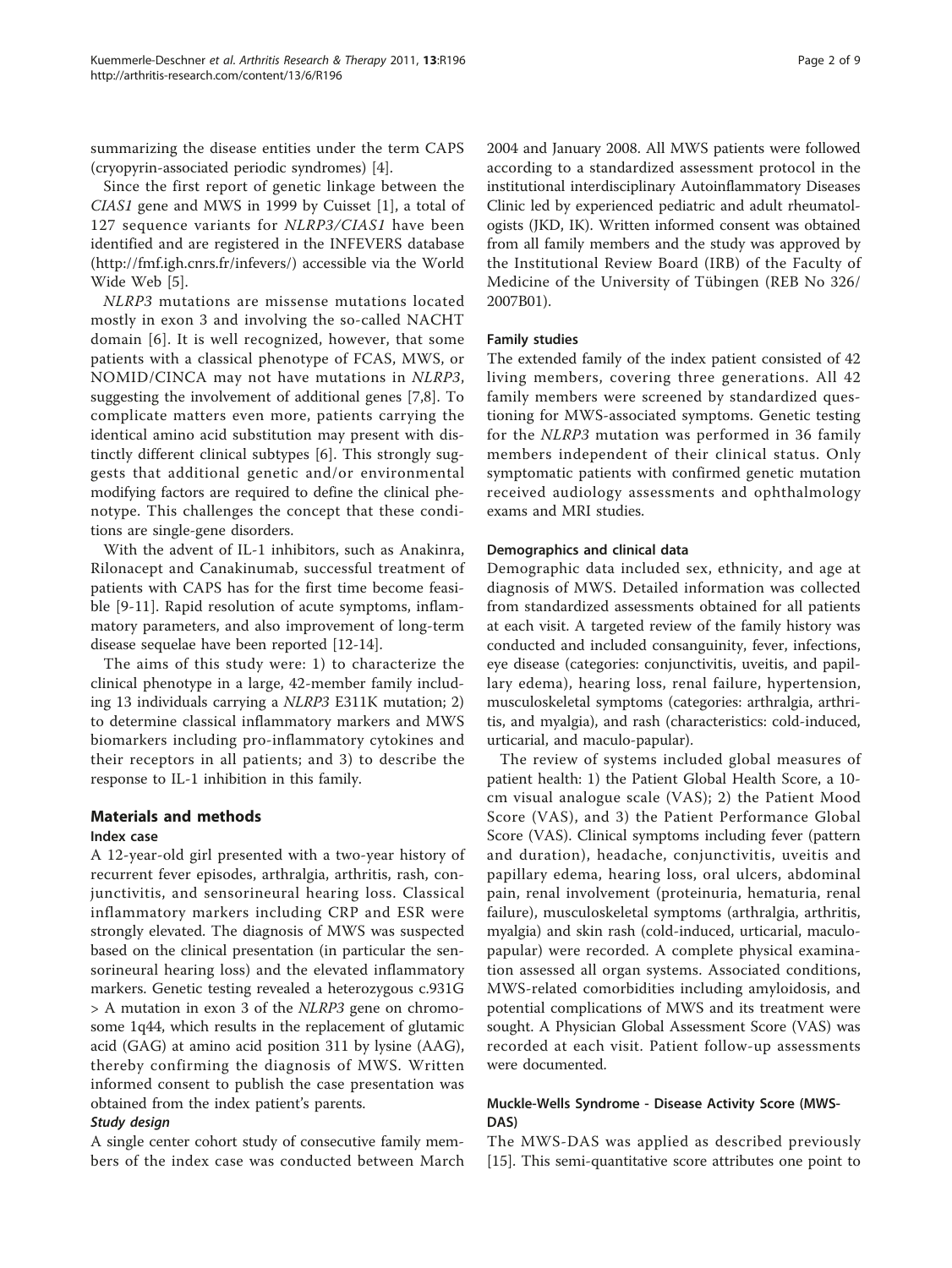the presence of mild symptoms of each score item and two points to severe symptoms. The maximum score of the MWS-DAS is 20. Disease complications and sequelae including delayed puberty and amyloidosis are recorded separately. Based on consensus judgment of all participating experts, a MWS-DAS cutoff for mild disease (< 10 points) versus severe disease ( $\geq$  10 points) was chosen.

## Laboratory data

Standardized laboratory testing was conducted at each visit and included the classical inflammatory markers and hematology tests, ESR, CRP, white blood cell count (WBC), hemoglobin (HGB), platelet count (PTL), ferritin, and fibrinogen. Serum concentrations of biomarkers and cytokines, serum amyloid A (SAA), Interleukin 1 (IL-1), Interleukin 6 (IL-6), tumor necrosis factor alpha (TNF- $\alpha$ ), TNF receptor I (TNF-RI), and TNF receptor II (TNF-RII) were analyzed by an enzyme-linked immunosorbent assay. Renal function parameters included serum creatinine, urea, uric acid, dipstick for blood and albumin, spot urine for alpha 1-microglobulin and alpha 2-microglobulin, and 24-hour urine for creatinine clearance and proteinuria.

#### Other testing in patients with confirmed MWS

Audiology Assessment: Ear, Nose, and Throat (ENT) examination and audiogram was performed at the time of diagnosis to evaluate the status of hearing and every six months thereafter as a follow-up. The audiology examination included air-conduction thresholds for pure tone frequencies at 250 to 8000 Hz, bone conduction threshold, and tympanometry.

Ophthalmologic exam: A standardized ophthalmologic evaluation was performed at diagnosis and then every three months by an ophthalmology consultant, focusing on visual changes that are sensitive in documenting optic nerve function, conjunctivitis, and uveitis.

Magnetic resonance imaging (MRI): A gadoliniumenhanced MRI was performed at diagnosis and then every 12 months as a follow-up to assess meningitis and cellular infiltrates and the inner ear.

## **Treatment**

Patients received Anakinra, the chimeric monoclonal IL-1 receptor antagonist, at a dose of 1 to 2 mg/kg/day in patients < 40 kg body weight and at 100 mg/dose  $\geq 40$ kg body (Kineret; Amgen, Cambrige, UK). The drug was self-administered by subcutaneous injection once daily. In children with persistent disease activity the Anakinra dose was stepwise escalated to a maximum of 8 mg/kg. Concurrent non-steroidal anti-inflammatory medication was added if required.

Patients were treated with Canakinumab, the fully humanized anti-IL-1 monoclonal antibody, at a dose of

150 mg s.c. for  $\geq$  40 kg body weight or 2 mg/kg for  $\lt$ 40 kg body weight. In patients who did not achieve complete remission by day 8, Canakinumab was administered at a dose of 5 mg/kg body weight intravenously. Patients were allowed to switch anti-IL-1 therapy for lack of efficacy or for patient preference. Upon discontinuation of Anakinra a disease flare had to be awaited. The maximum wait time prior to start of Canakinumab therapy was set at 14 days.

#### Statistical analysis

All clinical, laboratory, and MWS-DAS data were entered into a designated ARDIS research database. Baseline demographic data were analyzed using descriptive statistics. Characteristics of the mild MWS cohort (MWS-DAS < 10) and the severe MWS cohort (MWS- $DAS \geq 10$ ) were compared using Student's *t*-test for continuous data and the chi-square analysis of Fisher's exact test for categorical variables. All analyses were performed using SAS statistical software (version 8; SAS Institute, Cary, NC).

#### Results

## Patients

The study included all 42 living members of the index patient's family, 17 males and 25 females. The pedigree is depicted in Figure [1](#page-3-0). All members completed the questionnaire for MWS-related symptoms, 36 underwent genetic testing. None of the previously described NLRP3/CIAS1 mutations was found. Instead, a mutation was identified in 13 of the 42 family members, causing a substitution of glutamic acid by lysine at amino acid position 311 (p.Glu311Lys or E311K). All 13 clinically affected family members were heterozygous carriers of this substitution which is encoded by exon 3 of the NLRP3 gene (see Table [1\)](#page-3-0).

#### Clinical presentation

All positively tested family members had evidence of MWS-associated symptoms. The most common one was hearing loss, seen in 12 patients (92%). Arthralgias were reported in 11 (85%), arthritis, which had improved with age, in nine patients (69%), and myalgia in 7 patients (54%). Seven patients (54%) described an erythematous, non-urticarial rash, appearing independent of cold exposure. Febrile episodes were reported only by four patients (31%), lasting on average between three and five days. The maximum temperature per episode ranged between 39°C and 40°C. All patients had constitutional symptoms, in particular chronic, severe fatigue. Seven patients (54%) reported recurrent episodes of headaches but without any corresponding abnormality in MRI examination. Ocular symptoms such as conjunctivitis, uveitis, or opticus neuritis were found in 11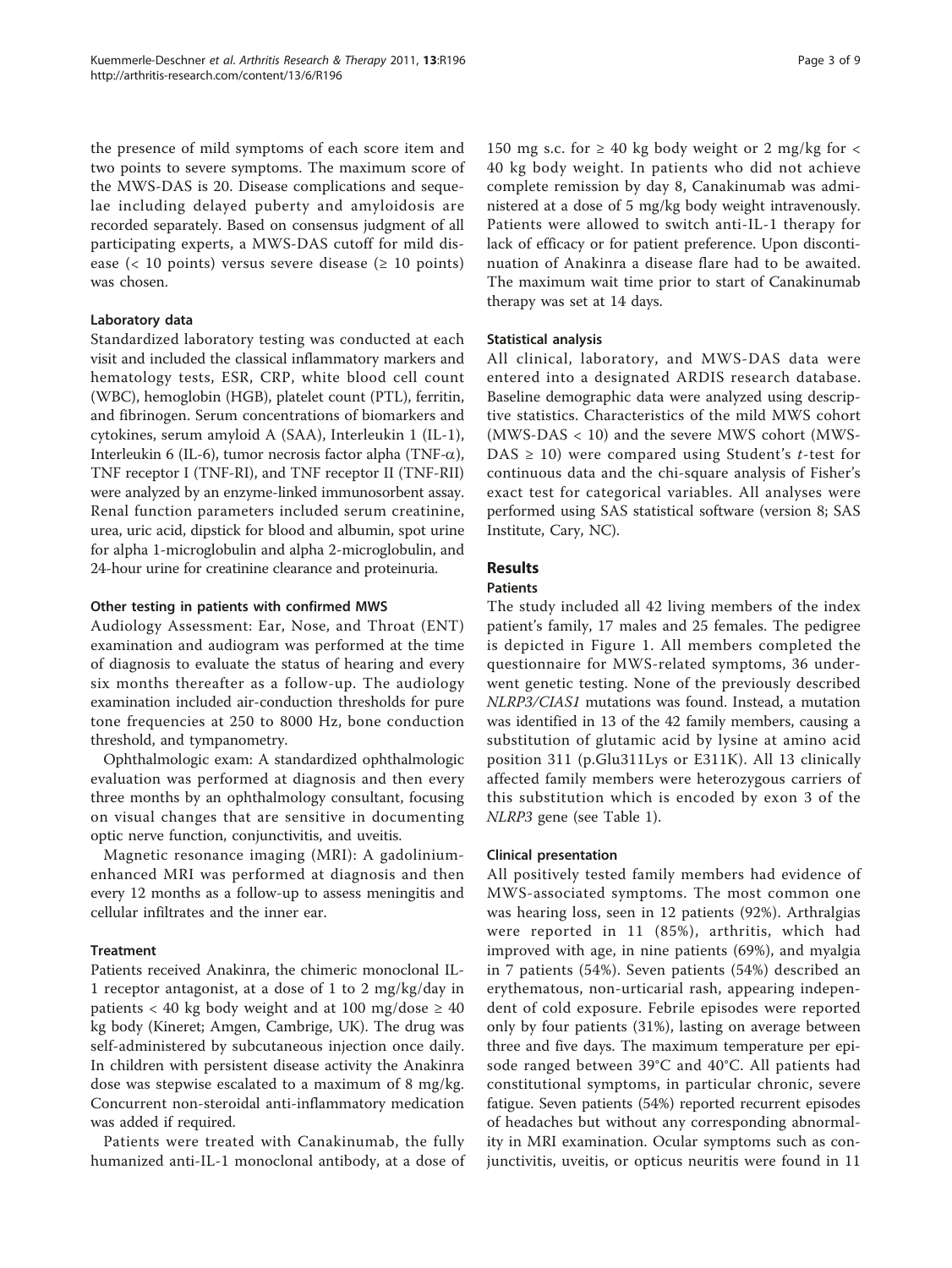patients (85%). Three patients reported a single episode of pericarditis (23%) long before the diagnosis of MWS was made. Presentation of pericarditis at that time was typical with thoracic pain and shortness of breath and

## Table 1 Demographic characteristics and NLRP3 gene mutation status in an extended family with Muckle-Wells syndrome

| <b>Extended family</b>                                          |                              |
|-----------------------------------------------------------------|------------------------------|
| Family members screened                                         | Number = $42$<br>$(100\%)$   |
| Male female                                                     | 17:25                        |
| Gender ratio                                                    | 1:1.5                        |
| Family members with MWS-associated symptoms                     |                              |
| Symptomatic family members                                      | 13/42 (31%)                  |
| Family members with confirmed NLRP3 mutation                    |                              |
| Heterozygous carriers                                           | 13/42 (31%)                  |
| Male:female                                                     | 5:8                          |
| Gender ratio                                                    | 1:1.6                        |
| Age at MWS diagnosis (mean and range)                           | 37.8 years<br>$(3.3 - 72.4)$ |
| Symptomatic family members with the E311K mutation 13/13 (100%) |                              |
| MWS, Muckle-Wells syndrome                                      |                              |

treatment had consisted of NSAID and corticosteroids. Pericarditis had not re-occurred since, with or without IL-1 inhibition.

MWS-DAS was calculated at the baseline time point before the start of IL-1 inhibition for all patients. Five (38%) patients met the criteria for mild MWS activity, while severe disease was present in eight (62%). The mean MWS-DAS was 9.6 with a range between 4 and 14. Patient-derived measures at baseline had the following means and standard deviations: 1) Patient Global Health Score: 4.77 (2.20); 2) Patient Mood Score: 2.08 (0.49); and 3) Patient Performance Global: 5.85 (2.15). The Physician Global Assessment Score had a mean of 5.85 (1.52). The spectrum of clinical features is summarized in Table [2.](#page-4-0)

## Correlation between genotype and phenotype

All 13 family members with MWS-associated clinical symptoms were found to be heterozygous carriers of the novel E311K mutation, while none of the healthy family members carried this genetic mutation. The genotype/ phenotype correlation was therefore 100%. All mutation carriers reported that they had been symptomatic since childhood.

<span id="page-3-0"></span>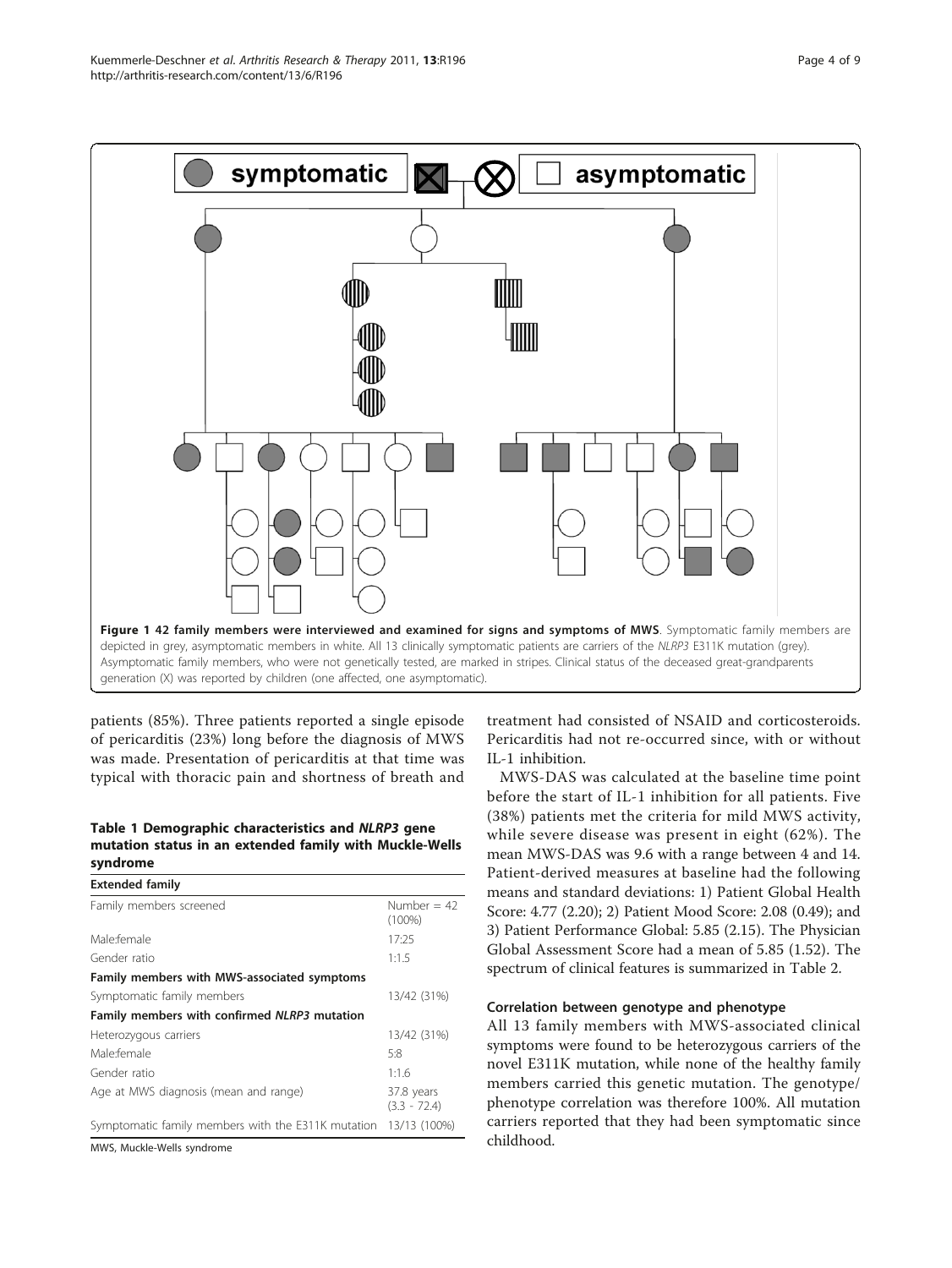## <span id="page-4-0"></span>Table 2 Clinical features of all patients with the NLRP3 E311K mutation

|                                                                                          | <b>NLRP3</b> mutation,<br>$N = 13$ |
|------------------------------------------------------------------------------------------|------------------------------------|
| Clinical symptoms                                                                        |                                    |
| <b>Constitutional symptoms</b>                                                           |                                    |
| Fatigue                                                                                  | 13 (100%)                          |
| Recurrent fever                                                                          | 4 (31%)                            |
| Organ-specific symptoms                                                                  |                                    |
| Headache                                                                                 | 7 (54%)                            |
| Ocular symptoms:                                                                         | 11 (85%)                           |
| Conjunctivitis                                                                           | 10 (77%)                           |
| Uveitis                                                                                  | 2(15%)                             |
| Papillary edema                                                                          | $\Omega$                           |
| Opticus neuritis                                                                         | 1(8%)                              |
| Sensorineural hearing loss                                                               | 12 (92%)                           |
| Oral ulcers                                                                              | 6(46%)                             |
| <b>Pericarditis</b>                                                                      | 3(23%)                             |
| Abdominal pain                                                                           | 4 (31%)                            |
| Renal disease/proteinuria                                                                | 10 (77%)                           |
| Musculoskeletal symptoms:                                                                | 11 (85%)                           |
| Arthralgias                                                                              | 11 (85%)                           |
| Arthritis                                                                                | 9(69%)                             |
| ■ Myalgias                                                                               | 7 (54%)                            |
| Skin symptoms:                                                                           | 7(54%)                             |
| ■ Erythematous rash                                                                      | 7 (54%)                            |
| Cold-induced urticaria                                                                   | $\Omega$                           |
| MWS Disease Activity Score (MWS-DAS)                                                     |                                    |
| Mean MWS-DAS (range)                                                                     | $9.6(4-14)$                        |
| mild $(< 10)$                                                                            | 5 (38%)                            |
| severe ( $\geq 10$ )                                                                     | 8 (62%)                            |
| Global measures of health (patient-derived)                                              |                                    |
| Patient Global Health Score VAS (mean and stdv)                                          | 4.77 (2.20)                        |
| Patient Mood Score VAS (mean and stdy)                                                   | 2.08(0.49)                         |
| Patient Performance global score<br>Global VAS $(10 = \text{severe})$<br>(mean and stdy) | 5.85(2.15)                         |
| Physician Global Assessment Score VAS<br>(mean and stdy)                                 | 5.85 (1.52)                        |

MWS, Muckle-Wells syndrome; MWS-DAS, MWS Disease Activity Score; NLRP3, NLR family, pyrin domain containing 3; stdv, standard deviation; VAS, visual analogue scale;

## Laboratory test results

Elevated classical inflammatory markers were found in the vast majority of patients. An increased ESR was seen in 7 patients (54%) and an elevated CRP in 13 (100%). Fibrinogen abnormalities were found in five (38%) and raised ferritin in three patients (23%). Five patients showed neutrophilia (38%).

Serum SAA levels, which may be regarded as a MWS biomarker were elevated in ten patients (77%). Increased IL-6 concentrations were observed in five patients (38%), while seven patients (54%) had high TNF- $\alpha$ serum levels. TNF-RI and TNF-RII were elevated in two

patients. None of the patients had elevated serum IL-1 levels. Impaired renal function was rarely seen. Raised serum creatinine, urea, and uric acid were present only in the patient with renal failure. However, urine analyses demonstrated increased urine  $\alpha$ 1-microglobulin in five and increased  $\alpha$ 2-microglobulin in two patients. All laboratory test results are summarized in Table [3.](#page-5-0)

#### Association with severe disease

Parameters significantly associated with severe MWS disease (MWS-DAS  $\geq$  10) were female gender (P = 0.01), musculoskeletal involvement ( $P < 0.05$ ), eye involvement ( $P < 0.05$ ) and the global measures Patients Global Health Score ( $P = 0.014$ ) and Physicians Global Assessment Score ( $P = 0.0015$ ). None of the laboratory parameters correlated significantly with disease severity.

#### **Treatment**

Anakinra was given to 7/13 (54%) family members, 10/ 13 (77%) received Canakinumab. Six patients switched to Canakinumab after being treated with Anakinra. Reasons for switching from Anakinra to Canakinumab were inconvenience of daily injections and secondary treatment failure in two children. The response of clinical and laboratory parameters was rapid and profound for both substances. MWS-DAS decreased from 9.6 to 6 with Anakinra, and from 5.9 to 2.7 with Canakinumab. ESR (mm/h) decreased from 30 to 14 with Anakinra, SAA (mg/l) decreased from 35.9 to 6.8 with Anakinra and from 27.6 to 4.7 with Canakinumab and CRP (mg/ dl0 decreased from 2.26 to 0.64 with Anakinra and from 2.25 to 0.23 with Canakinumab. Hearing improved in three patients, one treated with Canakinumab and two with Anakinra.

#### **Discussion**

This study identified a mutation in the NLRP3 gene causing the autosomal dominantly inherited autoinflammatory Muckle-Wells syndrome. We were able to characterize the clinical phenotype, the associated laboratory parameters and the genotype in an extended family after confirming MWS in the index patient. A total of 13 family members were found to be heterozygous carriers of the E311K mutation encoded by exon 3 of the NLRP3 gene on chromosome 1. All 13 mutation-positive individuals were symptomatic. In contrast, none of the mutation-negative family members showed signs or symptoms associated with MWS.

This family study illustrates the heterogeneous clinical spectrum and the variability of disease severity associated with the E311K mutation. Classical inflammatory markers and MWS biomarkers were determined in all E311K-positive MWS patients. CRP was found to be strongly associated with active disease. The study also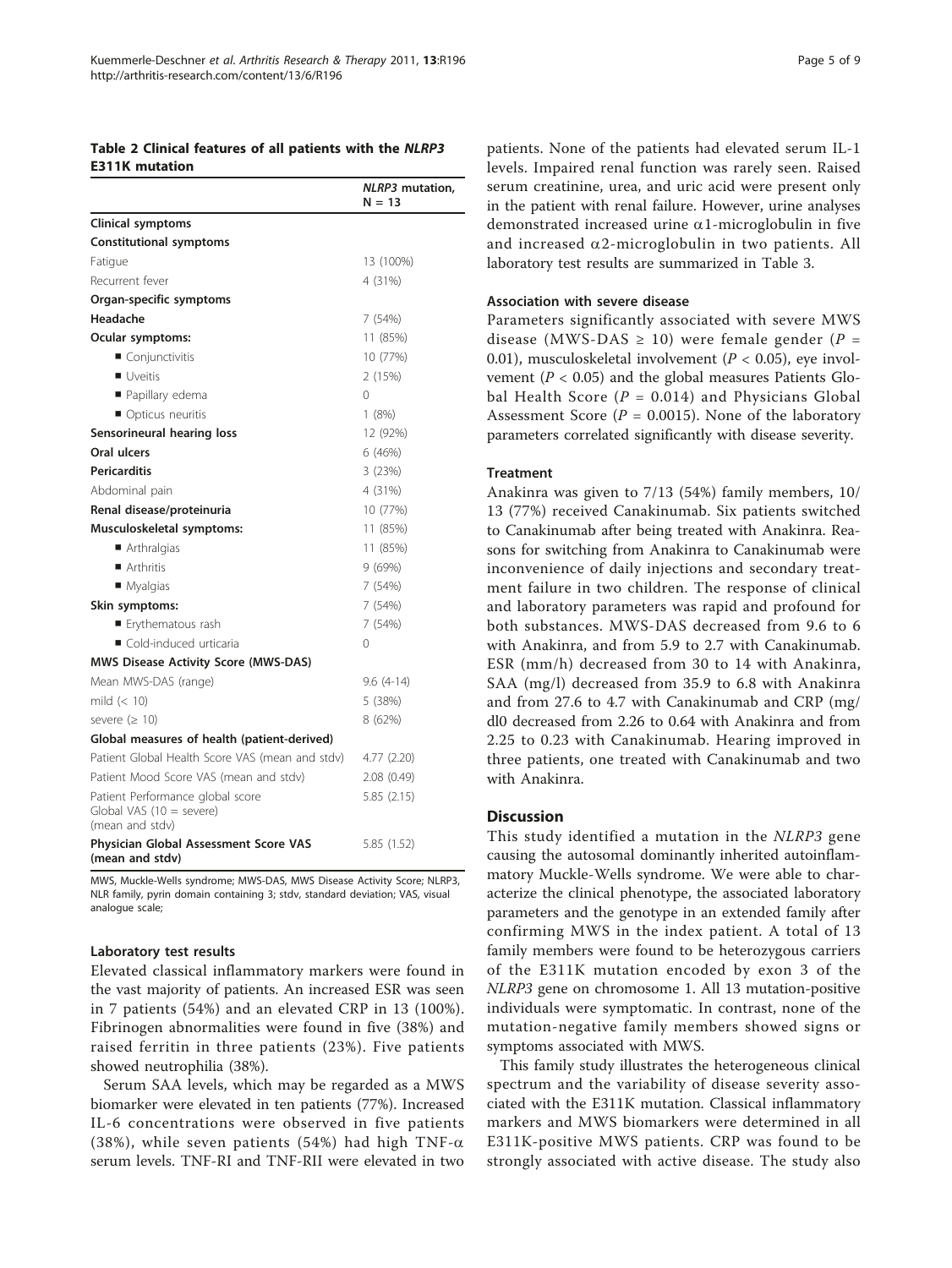## <span id="page-5-0"></span>Table 3 Pattern of inflammatory parameters in MWS patients carrying the NLRP3 E311K mutation

|                                                             | Number of individuals (%)<br>with elevations and associated levels |
|-------------------------------------------------------------|--------------------------------------------------------------------|
| Classical inflammatory markers (normal)                     |                                                                    |
| Elevated ESR $(< 22$ mm/h)                                  |                                                                    |
| Number (%)                                                  | 7/13 (54%)                                                         |
| Mean mm/h (stdv)                                            | 31 (20-55 mm/h)                                                    |
| <b>Elevated CRP</b> $(< 0.5$ mg/dl)                         |                                                                    |
| Number (%)                                                  | 13/13 (100%)                                                       |
| Mean (stdv)                                                 | $2.25(0.66-5.6)$                                                   |
| <b>Elevated Ferritin</b> $(< 30 \mu q/dl)$                  |                                                                    |
| Number (%)                                                  | 3/13 (23%)                                                         |
| range                                                       | 33-48 µg/dl                                                        |
| Elevated Fibrinogen (< 170 mg/dl)                           |                                                                    |
| Number (%)                                                  | 5/13 (38%)                                                         |
| range                                                       | 439-540 mg/l                                                       |
| Hematological abnormalities                                 |                                                                    |
| Patients with hemoglobin abnormalities (%)                  | 0/13(0%)                                                           |
| Patients with leukocytosis (%)                              | $6/13$ (46%)                                                       |
| Mean leucocyte count/µl (range)                             | 10,507 (7,170-21,200)                                              |
| Patients with neutrophilia (%)                              | 5/13 (38%)                                                         |
| Mean neutrophil count/µl (range)                            | 7,695 (3434-18211)                                                 |
| Patients with thrombocytosis (%)                            | 0/13(0%)                                                           |
| <b>Biomarkers and cytokines</b>                             |                                                                    |
| Serum amyloid A (SAA) (< 10 mg/l)                           |                                                                    |
| Number (%)                                                  | 10/13 (77%)                                                        |
| mean (range)                                                | 40.7 (10-254)                                                      |
| Interleukin-1 (IL-1) $(< 5$ pg/ml)                          |                                                                    |
| Number(%)                                                   | $0/8(0\%)$                                                         |
| mean (range)                                                | $0.52$ $(0.2 - 1.48)$                                              |
| Interleukin-6 (IL-6) $(< 5$ pg/ml)                          |                                                                    |
| Number (%)                                                  | 5(38%)                                                             |
| mean (range)                                                | $6.37(5.9-15.7)$                                                   |
| Tumor necrosis factor $\alpha$ (TNF- $\alpha$ ) (< 8 pg/ml) |                                                                    |
| Number (%)                                                  | 7 (54%)                                                            |
| mean (range)                                                | $9.37(8,2-16.5)$                                                   |
| TNF receptor I (TNF-RI) $(< 1,966$ pg/ml)                   |                                                                    |
| Number (%)                                                  | 2 (15%)                                                            |
| mean (range)                                                | 1,970-> 5,000                                                      |
| TNF receptor II (TNF-RII) $(< 3,170$ pg/ml)                 |                                                                    |
| Number (%)                                                  | 2 (15%)                                                            |
| mean (range)                                                | $3,210 \rightarrow 5,000$                                          |
| Proteinuria                                                 |                                                                    |
| Elevated total urine protein                                | 10/13 (77%)                                                        |
| Elevated alpha 1-microglobulin [µg/ml]                      | 5/13 (28%)                                                         |
| range                                                       | 13.2-262                                                           |
| Elevated alpha 2-microglobulin (mg/l)                       | 2/13 (15%)                                                         |
| range                                                       | $0.3 - > 1.2$                                                      |

CRP, C-reactive protein; ESR, erythrocyte sedimentation rate; IL-1, Interleukin-1; SAA, Serum amyloid A; TNF-a, Tumor necrosis factor  $\alpha$ ; TNF-RI, TNF receptor I;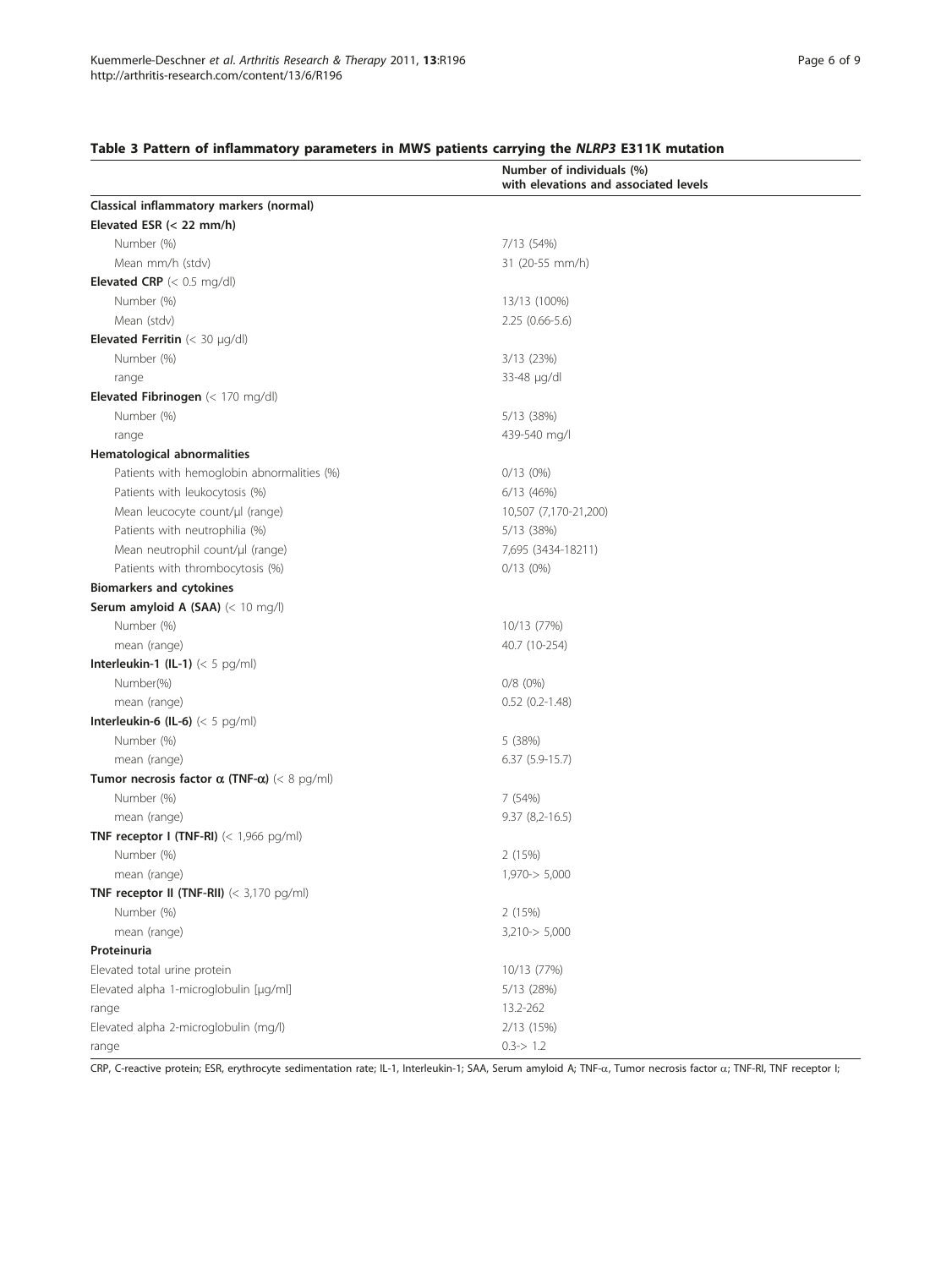suggests that SAA is a sensitive biomarker for active MWS, although there was no linear correlation between levels of laboratory parameters and disease severity. The single amino acid substitution of glutamic acid by lysine at residue 311 leads to the synthesis of a modified cryopyrin, which in these patients may have induced the increased release of proinflammatory cytokines such as IL-6 (38%), and TNF- $\alpha$  (54%) as well as SAA (77%). The classical inflammatory markers CRP (100%) and ESR (54%) were also elevated.

The classical inflammatory markers including CRP were increased in all MWS patients carrying the E311K mutation, while ESR was elevated in 54%. However, the increase was only modest and depended on the actual disease activity. In comparison to E311K carriers, the median values of other cohorts [[10\]](#page-7-0) were higher. When elevated, the biomarkers SAA, IL-6 and TNF- $\alpha$  in contrast, correlated closely with the autoinflammatory state. SAA appeared to have the highest sensitivity for inflammation in this MWS family. Patients with raised SAA levels are at an increased risk of renal impairment due to progressive deposition of amyloid in the kidneys [\[2](#page-7-0)]. Accordingly, there is a strong correlation between SAA levels and proteinuria.

In agreement with the clinical phenotype and the moderate elevation of classical inflammatory markers, cytokine levels were only modestly raised in our cohort. Not surprisingly, serum IL-1 levels were not elevated in this cohort, reflecting the short serum IL-1 half-life as shown in previous studies [[16\]](#page-8-0). Hoffman et al. demonstrated that serum IL-1 levels in FCAS patients with NLRP3 mutations were normal; however, extensive amounts of IL-1 protein and IL-1 mRNA were found in the affected skin [[16](#page-8-0)].

All heterozygous carriers of the E311K mutation showed the clinical picture of MWS and had in the past sought medical attention or were even hospitalized mainly for joint problems (85%) without further specified diagnosis. All E311K mutation-positive MWS patients suffered from severe fatigue, which had significant impact on their quality of life. Of note, patients predominantly complained of arthralgias/arthritis at a younger age. In contrast, MWS-associated progressive hearing loss (92%) occurred only later in the disease course. Until the teenage years, all patients had a history of normal hearing; however, mild changes in the audiogram in the high upper frequencies were noticed as early as six years of age. As adults, all affected individuals required hearing aids. Surprisingly, fever as the leading symptom of autoinflammatory syndromes in children occurred in only 31% of our patients and then predominantly during childhood. The febrile episodes reported lasted on average between three and five days. The maximum temperature per episode ranged between 39°C and 40°C, showing the typical MWS fever pattern. There was only one MWS case with end-stage renal failure. However, mild renal impairment, as measured by urine  $\alpha$ 1-microglobulin and  $\alpha$ 2-microglobulin, was found in 77% of the patients. Three patients experienced one episode of pericarditis, which has so far only been reported in MWS-patients with the E311K mutation [[17](#page-8-0)]. Following the first report [[18\]](#page-8-0) the NLRP3 E311K mutation has been described so far in 7 more patients [[13,17](#page-8-0),[19](#page-8-0)] in addition to the 13 affected patients presented here. In accordance with the four patients reported by Murphy et al. [[17](#page-8-0)], hearing loss and joint involvement was also predominant in our cohort and rash occurred only in 54% of patients. Although transient urticarial rash was described in the patient reported by Mirault [\[13\]](#page-8-0), clinical presentation was also considered 'uncommon' by the authors with regard to the typical presentation of MWS. Pericarditis was also reported in one of four patients by Murphy et al [\[17](#page-8-0)], which may indicate that pericarditis has to be considered as one feature in MWS, at least in patients with this particular mutation (observed in 4/20 (20%) E311K patients).

Our patients responded promptly to IL-1 inhibition in contrast to the treatment response described by Murphy et al. Improvement of hearing loss following IL-1 inhibition was reported by three of four patients in the case series of Murphy et al. [[17\]](#page-8-0) and also in the patient described by Mirault [[13](#page-8-0)]. In our cohort, 3 of the 11 treated patients showed improved hearing. The first report by Muckle and Wells described the clinical features of rash, fever, severe fatigue, arthralgia, deafness, and amyloidosis as sequelae [[20\]](#page-8-0). All of these core symptoms were also found in our patients, as well as additional features such as conjunctivitis, uveitis, and headaches. Cold-induced flares, papillary edema, or frontal bossing as reported by Hawkins et al. [[21\]](#page-8-0), however, were not present in our family. In our view, the clinical presentation of patients with the NLRP3 E311K mutation may indeed expand the recognized spectrum of MWS features, which makes it even more difficult to give a definition of 'usual'.

There was a 100% correlation between genotype and phenotype in our MWS patients, although the phenotype was quite heterogeneous. Analysis of the genotype and phenotype performed by Aksentijevich et al., in contrast, demonstrated that only 2 of the 29 probands studied had the distinct clinical picture of MWS. Most of the others presented either with FCAS, FCAS/MWS, MWS/NOMID, or NOMID [\[22](#page-8-0)]. The clinical heterogeneity of patients carrying the same mutation is poorly understood [[23\]](#page-8-0). The observation, that the identical amino acid substitution is associated with different clinical subtypes [[6\]](#page-7-0) suggests that NLRP3 mutations do not solely account for the phenotype. Reports from several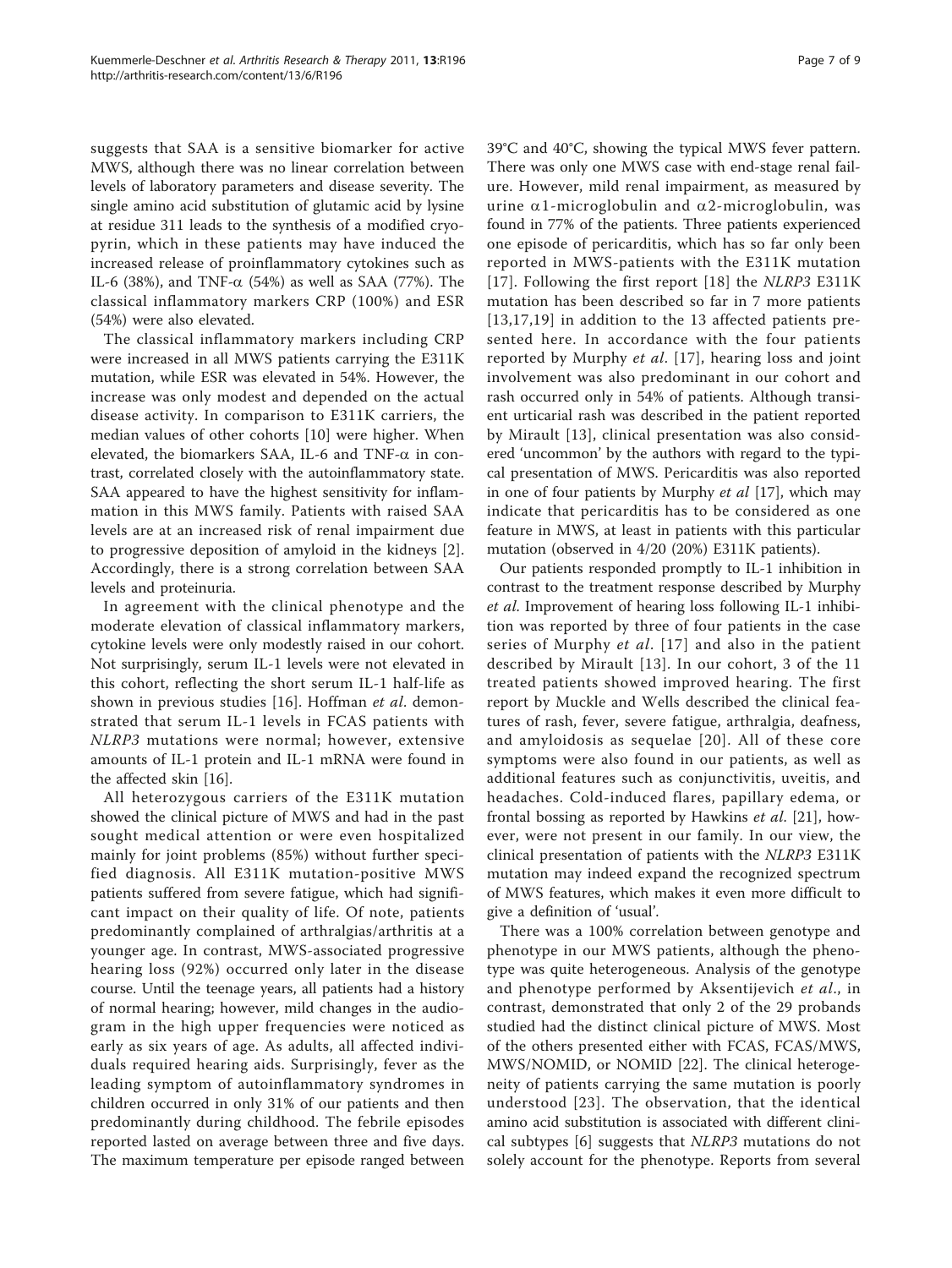<span id="page-7-0"></span>groups are hypothesizing that unknown modifier genes or environmental factors can influence phenotype and disease severity [6[,23,24](#page-8-0)].

Because favorable response to IL-1 inhibition in patients with the E311K mutation has been reported extensively before [11,12], only a brief description on response to treatment in this particular cohort is given in this study. In addition to the effects on clinical and laboratory parameters it is remarkable, that long-term sequelae such as hearing loss are improved by therapy in some of these patients.

#### Conclusion

This is the largest cohort of MWS patients carrying the NLRP3 E311K mutation described to date. The heterogeneous clinical presentation of patients with this particular mutation may expand the features expected in MWS so far. Early accurate diagnosis, if possible assisted by genetic confirmation of mutation is important, since IL-1-blocking agents have been very efficacious in patients with MWS [[16,21](#page-8-0),[25](#page-8-0)] and early therapeutic intervention is necessary to prevent irreversible organ damage and, in particular, hearing loss [12[,13,17\]](#page-8-0).

#### Acknowledgements

The authors want to thank the families for participating in the study. They would also like to acknowledge the outstanding statistical support of Pascal Tyrrell, PhD (c), University of Toronto, Division of Rheumatology, The Hospital for Sick Children, Toronto, Canada and the figure design of Peter-Michael Weber, University Childrens Hospital, Tuebingen, Germany.

#### Abbreviations

ASC: apoptosis-associated speck-like protein containing a CARD; CAPS: cryopyrin-associated periodic syndrome; CARD: caspase recruitment domain; CIAS: cold induced autoinflammatory syndrome; CINCA: chronic infantile neurologic: cutaneous: and articular syndrome; CRP: C-reactive protein; ENT: ear: nose: and throat; ESR: erythrocyte sedimentation rate; FCAS: familial cold autoinflammatory syndrome; HGB: hemoglobin; IL: interleukin; MRI: magnetic resonance imaging; MWS: Muckle-Wells syndrome; MWS-DAS: Muckle-Wells syndrome disease activity score; NACHT = NAIP: CIITA: HET-E: TP1; NF-κB: nuclear factor 'kappa-light-chain-enhancer' of activated B-cells; NLRP: nucleotide-binding oligomerization domain: leucine-rich-repeat-family: pyrin domain containing; NOMID: neonatal-onset multisystem inflammatory disease; PTL: platelet count; PYD: pyrin domain; SAA: serum-amyloid-A; TNFα: tumor necrosis factor-α; TNF-R: tumor necrosis factor receptor; VAS: visual analogue scale; WBC: white blood cell count

#### Author details

<sup>1</sup> Division of Pediatric Rheumatology, Dept. of Pediatrics, University Hospital Tübingen, Hoppe-Seyler-Straße 1, 72076 Tuebingen, Germany. <sup>2</sup>Institut für Laboratoriumsmedizin, Prof. Blessing, Dr. Blessing und Kollegen, Bereich Molekulargenetik, Virchowstraße 10c, 78224 Singen, Germany. <sup>3</sup>Division of Rheumatology, Dept. of Internal Medicine, University Hospital Tübingen, Otfried-Müller-Straße 10, 72076 Tübingen, Germany. <sup>4</sup>Department of Pediatrics and Pediatric Rheumatology, Olgahospital, Bismarckstraße 8, 70176 Stuttgart, Stuttgart, Germany. <sup>5</sup>Center for Rheumatic Diseases, Dept. of Pediatric Rheumatology, Oskar-Alexander-Straße 26, 24576 Bad Bramstedt,

#### Authors' contributions

JKD, GD and SMB conceived of and designed the study. IK, FR, KG, NT, and AB contributed in the acquisition of data. PL carried out the molecular genetic studies. SK carried out the cytokine analysis. JKD and SMB drafted and revised the manuscript. All authors have given final approval of the version to be published.

#### Competing interests

JKD performed clinical studies with and received honoraria from Novartis. None of the other authors declare any conflict of interest in respect to this study. There was no funding from external sources or grants received for this study.

Received: 3 April 2011 Revised: 29 July 2011 Accepted: 6 December 2011 Published: 6 December 2011

#### References

- 1. Cuisset L, Drenth JP, Berthelot JM, Meyrier A, Vaudour G, Watts RA, Scott DG, Nicholls A, Pavek S, Vasseur C, Beckmann JS, Delpech M, Grateau G: [Genetic linkage of the Muckle-Wells syndrome to](http://www.ncbi.nlm.nih.gov/pubmed/10486324?dopt=Abstract) [chromosome 1q44.](http://www.ncbi.nlm.nih.gov/pubmed/10486324?dopt=Abstract) Am J Hum Genet 1999, 65:1054-1059.
- 2. Lachmann HJ, Goodman HJ, Gilbertson JA, Gallimore JR, Sabin CA, Gillmore JD, Hawkins PN: [Natural history and outcome in systemic AA](http://www.ncbi.nlm.nih.gov/pubmed/17554117?dopt=Abstract) [amyloidosis.](http://www.ncbi.nlm.nih.gov/pubmed/17554117?dopt=Abstract) N Engl J Med 2007, 356:2361-2371.
- 3. Samuels J, Ozen S: [Familial Mediterranean fever and the other](http://www.ncbi.nlm.nih.gov/pubmed/16344627?dopt=Abstract) [autoinflammatory syndromes: evaluation of the patient with recurrent](http://www.ncbi.nlm.nih.gov/pubmed/16344627?dopt=Abstract) [fever.](http://www.ncbi.nlm.nih.gov/pubmed/16344627?dopt=Abstract) Curr Opin Rheumatol 2006, 18:108-117.
- 4. Touitou I, Notarnicola C, Grandemange S: [Identifying mutations in](http://www.ncbi.nlm.nih.gov/pubmed/15059033?dopt=Abstract) [autoinflammatory diseases: towards novel genetic tests and therapies?](http://www.ncbi.nlm.nih.gov/pubmed/15059033?dopt=Abstract) Am J Pharmacogenomics 2004, 4:109-118.
- 5. Sarrauste de Menthiere C, Terriere S, Pugnere D, Ruiz M, Demaille J, Touitou I: [INFEVERS: the Registry for FMF and hereditary inflammatory](http://www.ncbi.nlm.nih.gov/pubmed/12520003?dopt=Abstract) [disorders mutations.](http://www.ncbi.nlm.nih.gov/pubmed/12520003?dopt=Abstract) Nucleic Acids Res 2003, 31:282-285.
- 6. Dodé C, Le Dû N, Cuisset L, Letourneur F, Berthelot JM, Vaudour G, Meyrier A, Watts RA, Scott DG, Nicholls A, Granel B, Frances C, Garcier F, Edery P, Boulinguez S, Domergues JP, Delpech M, Grateau G: [New](http://www.ncbi.nlm.nih.gov/pubmed/11992256?dopt=Abstract) [mutations of CIAS1 that are responsible for Muckle-Wells syndrome and](http://www.ncbi.nlm.nih.gov/pubmed/11992256?dopt=Abstract) [familial cold urticaria: a novel mutation underlies both syndromes.](http://www.ncbi.nlm.nih.gov/pubmed/11992256?dopt=Abstract) Am J Hum Genet 2002, 70:1498-1506.
- 7. Aksentijevich I, Nowak M, Mallah M, Chae JJ, Watford WT, Hofmann SR, Stein L, Russo R, Goldsmith D, Dent P, Rosenberg HF, Austin F, Remmers EF, Balow JE Jr, Rosenzweig S, Komarow H, Shoham NG, Wood G, Jones J, Mangra N, Carrero H, Adams BS, Moore TL, Schikler K, Hoffman H, Lovell DJ, Lipnick R, Barron K, O'Shea JJ, Kastner DL, Goldbach-Mansky R: [De novo](http://www.ncbi.nlm.nih.gov/pubmed/12483741?dopt=Abstract) [CIAS1 mutations, cytokine activation, and evidence for genetic](http://www.ncbi.nlm.nih.gov/pubmed/12483741?dopt=Abstract) [heterogeneity in patients with neonatal-onset multisystem inflammatory](http://www.ncbi.nlm.nih.gov/pubmed/12483741?dopt=Abstract) [disease \(NOMID\): a new member of the expanding family of pyrin](http://www.ncbi.nlm.nih.gov/pubmed/12483741?dopt=Abstract)[associated autoinflammatory diseases.](http://www.ncbi.nlm.nih.gov/pubmed/12483741?dopt=Abstract) Arthritis Rheum 2002, 46:3340-3348.
- 8. Feldmann J, Prieur AM, Quartier P, Berquin P, Certain S, Cortis E, Teillac-Hamel D, Fischer A, de Saint Basile G: [Chronic infantile neurological](http://www.ncbi.nlm.nih.gov/pubmed/12032915?dopt=Abstract) [cutaneous and articular syndrome is caused by mutations in CIAS1, a](http://www.ncbi.nlm.nih.gov/pubmed/12032915?dopt=Abstract) [gene highly expressed in polymorphonuclear cells and chondrocytes.](http://www.ncbi.nlm.nih.gov/pubmed/12032915?dopt=Abstract) Am J Hum Genet 2002, 71:198-203.
- 9. Goldbach-Mansky R, Dailey NJ, Canna SW, Gelabert A, Jones J, Rubin BI, Kim HJ, Brewer C, Zalewski C, Wiggs E, Hill S, Turner ML, Karp BI, Aksentijevich I, Pucino F, Penzak SR, Haverkamp MH, Stein L, Adams BS, Moore TL, Fuhlbrigge RC, Shaham B, Jarvis JN, O'Neil K, Vehe RK, Beitz LO, Gardner G, Hannan WP, Warren RW, Horn W, et al: [Neonatal-onset](http://www.ncbi.nlm.nih.gov/pubmed/16899778?dopt=Abstract) [multisystem inflammatory disease responsive to interleukin-1beta](http://www.ncbi.nlm.nih.gov/pubmed/16899778?dopt=Abstract) [inhibition.](http://www.ncbi.nlm.nih.gov/pubmed/16899778?dopt=Abstract) N Engl J Med 2006, 355:581-592.
- 10. Hoffman HM: [Rilonacept for the treatment of cryopyrin-associated](http://www.ncbi.nlm.nih.gov/pubmed/19344287?dopt=Abstract) [periodic syndromes \(CAPS\).](http://www.ncbi.nlm.nih.gov/pubmed/19344287?dopt=Abstract) Expert Opin Biol Ther 2009, 9:519-531.
- 11. Lachmann HJ, Kone-Paut I, Kuemmerle-Deschner JB, Leslie KS, Hachulla E, Quartier P, Gitton X, Widmer A, Patel N, Hawkins PN: [Use of canakinumab](http://www.ncbi.nlm.nih.gov/pubmed/19494217?dopt=Abstract) [in the cryopyrin-associated periodic syndrome.](http://www.ncbi.nlm.nih.gov/pubmed/19494217?dopt=Abstract) N Engl J Med 2009, 360:2416-2425.
- 12. Kuemmerle-Deschner JB, Tyrrell PN, Koetter I, Wittkowski H, Bialkowski A, Tzaribachev N, Lohse P, Koitchev A, Deuter C, Foell D, Benseler SM: [Efficacy](http://www.ncbi.nlm.nih.gov/pubmed/21360513?dopt=Abstract)